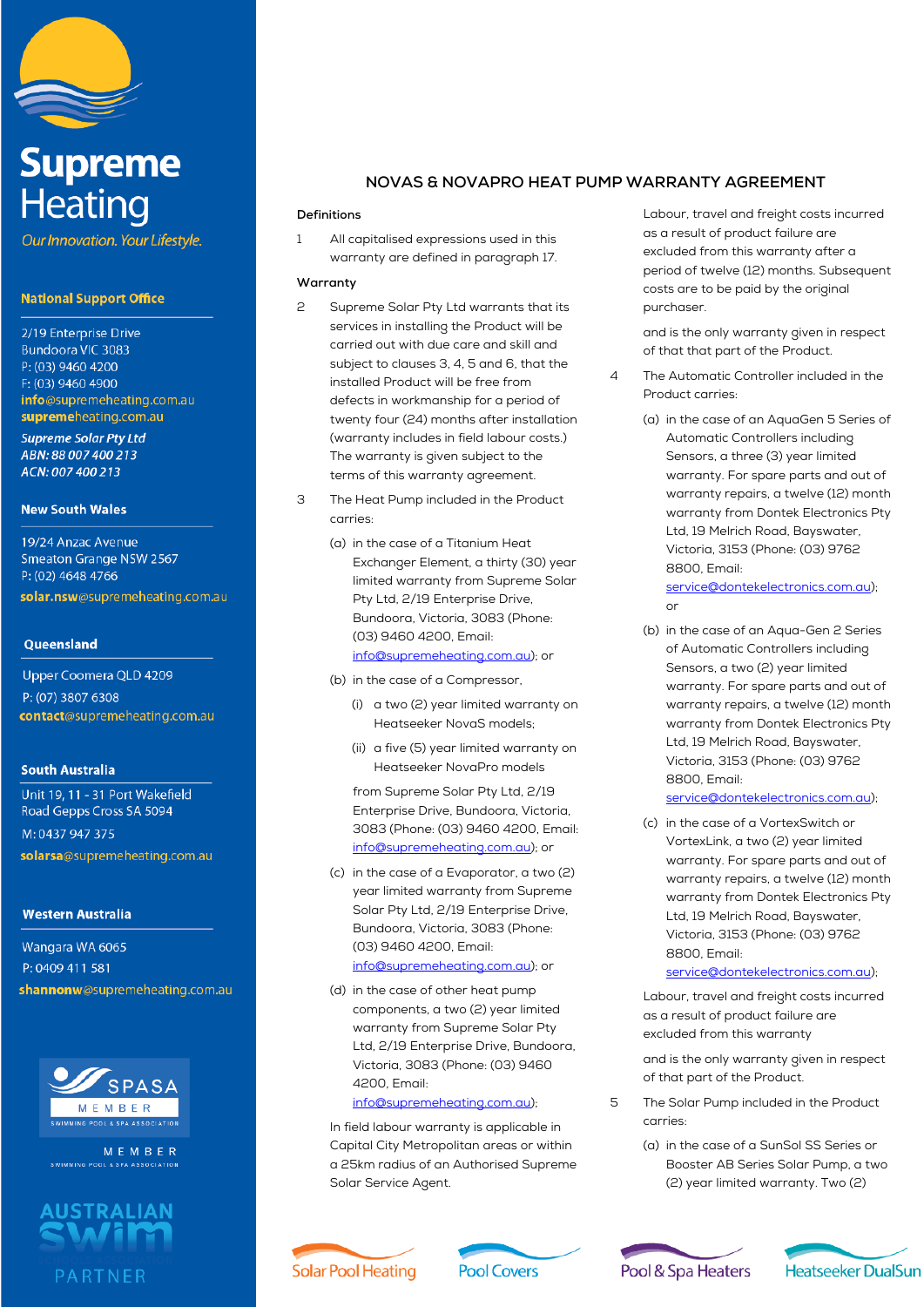

year warranty on the motor, pump body and seal plate, and a one (1) year warranty on the mechanical seal from Reltech Australia Pty Ltd, 43-45 Kylta Road, West Heidelberg, Victoria, 3081 (Phone: (03) 9459 3838, Email: office@reltech.com.au);

A twelve (12) month in field labour warranty is applicable in some Capital City Metropolitan areas or within a 20km radius of an Authorised Reltech Australia P/L Service Agent.

and is the only warranty given in respect of that part of the Product.

6 All other components supplied by Supreme Solar Pty Ltd carry a twelve (12) month limited warranty and is the only warranty given in respect of these components of the Product.

#### **Exclusions**

- 7 Supreme Solar Pty Ltd will not be liable under this warranty where Supreme Solar Pty Ltd's reasonable opinion a defect is caused by:
	- (a) fair wear and tear;
	- (b) negligent, careless or improper use or handling;
	- (c) non-adherence to installation, operating, cleaning or maintenance instructions;
	- (d) harsh or adverse Pool/Spa water conditions;
	- (e) installation, repair to or alteration of any product or parts of the system by any person who has not been authorised by Supreme Solar Pty Ltd to perform such an installation, repair or alteration;
	- (f) act of God, riot, fire or other occurrence outside normal working conditions; or
	- (g) by other abuse or misuse caused by the Purchaser or a third party.
	- (h) Any damage resulting from vermin infestation.
- 8 Subject to clause 9, any condition or warranty which would otherwise be implied in this agreement or in relation to the Product is hereby excluded.
- 9 Where legislation implies in this agreement or in relation to the Product any condition or warranty, and that legislation avoids or prohibits provisions in a contract excluding or modifying the application of or exercise of or liability under such condition or warranty, the condition or warranty shall be deemed to be included in this agreement. However, the liability of Supreme Solar Pty Ltd for any breach of such condition or warranty shall be subject to clause 14 and any other applicable exclusions set out in this agreement, be limited, at the option of Supreme Solar Pty Ltd, to one or more of the following:
	- (a) if the breach relates to goods:
		- (i) the replacement of the goods or the supply of equivalent goods;
		- (ii) the repair of such goods;
		- (iii) the payment of the cost of having the goods repaired; and
	- (b) if the breach relates to services:
		- (i) the supplying of the services again; or
		- (ii) the payment of the cost of having the services supplied again.

#### **What Supreme Solar Pty Ltd will do**

- 10 For defects relating to installation of the Product, Supreme Solar Pty Ltd will, in its absolute discretion:
	- (a) repair the Product or pay for the cost of having the Product repaired; or
	- (b) replace the Product or supply an equivalent Product; or
	- (c) pay for the cost of replacing the Product or acquiring an equivalent Product;

if the terms and conditions of this warranty are satisfied. Supreme Solar Pty Ltd will not be liable for any other loss or damage (including consequential or indirect damages).

11 Supreme Solar Pty Ltd reserves the right to charge the Purchaser, at Supreme Solar Pty Ltd's current hourly rate, for the cost of examining the Product if such examination by Supreme Solar Pty Ltd reveals that the Product: